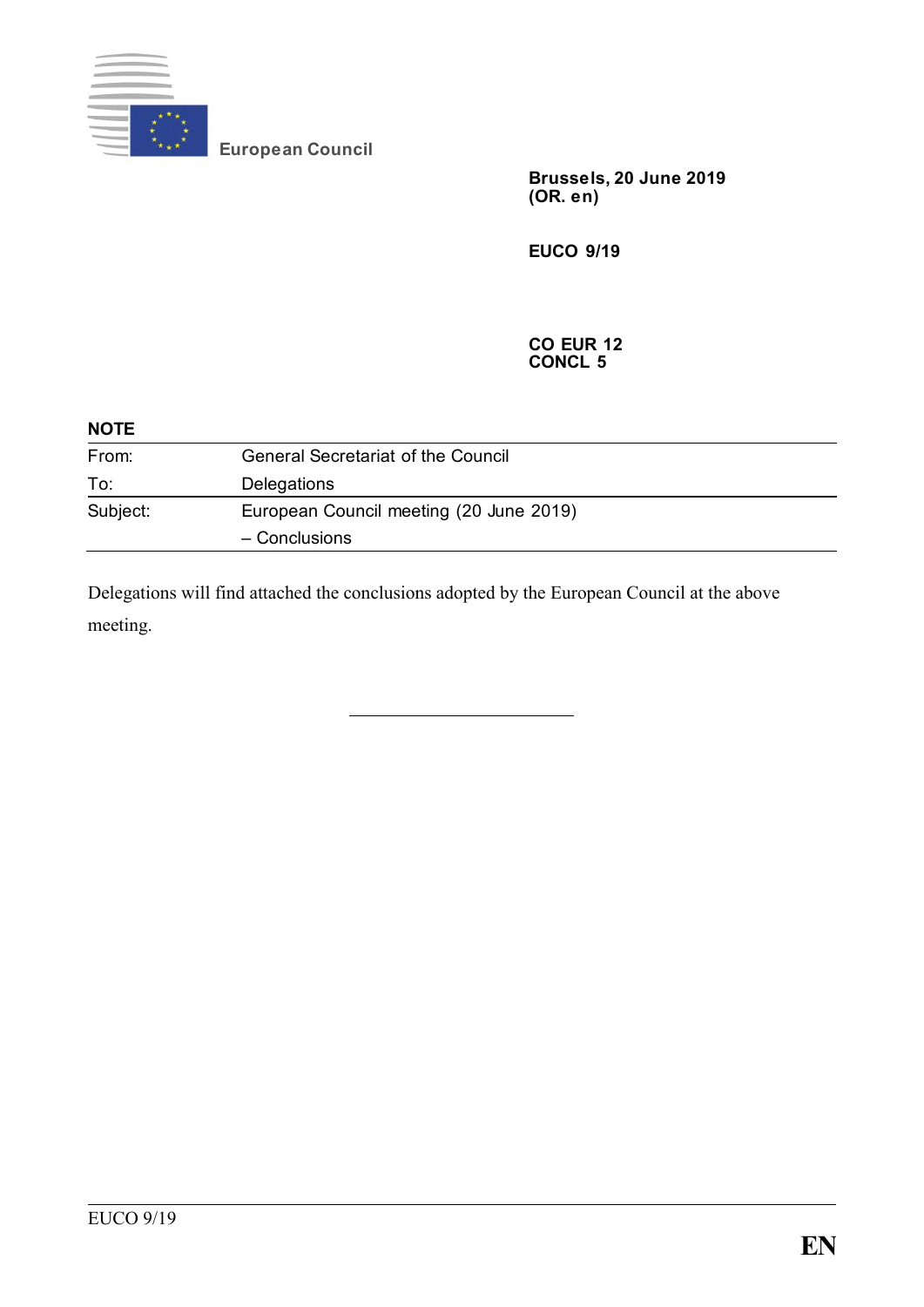# **I. THE NEXT INSTITUTIONAL CYCLE**

1. The European Council adopted a new Strategic Agenda 2019-2024 for the Union. It will discuss the follow-up to the Strategic Agenda in October 2019.

### **II. MULTIANNUAL FINANCIAL FRAMEWORK**

2. The European Council welcomed the work done under the Romanian Presidency and took note of the various elements of the MFF package. It called on Finland's Presidency to pursue the work and to develop the Negotiating Box. On that basis the European Council will hold an exchange of views in October 2019, aiming for an agreement before the end of the year.

### **III. CLIMATE CHANGE**

- 3. The European Council emphasises the importance of the United Nations Secretary General's Climate Action Summit in September for stepping up global climate action so as to achieve the objective of the Paris Agreement, including by pursuing efforts to limit the temperature increase to 1.5°C above pre-industrial levels. It welcomes the active involvement of Member States and the Commission in the preparations.
- 4. Following the sectoral discussions held over recent months, the European Council invites the Council and the Commission to advance work on the conditions, the incentives and the enabling framework to be put in place so as to ensure a transition to a climate-neutral EU in line with the Paris Agreement**1** that will preserve European competitiveness, be just and socially balanced, take account of Member States' national circumstances and respect their right to decide on their own energy mix, while building on the measures already agreed to achieve the 2030 reduction target. The European Council will finalise its guidance before the end of the year with a view to the adoption and submission of the EU's long-term strategy to the UNFCCC in early 2020. In this context, the European Council invites the European Investment Bank to step up its activities in support of climate action.

<sup>1</sup> <sup>1</sup> For a large majority of Member States, climate neutrality must be achieved by 2050.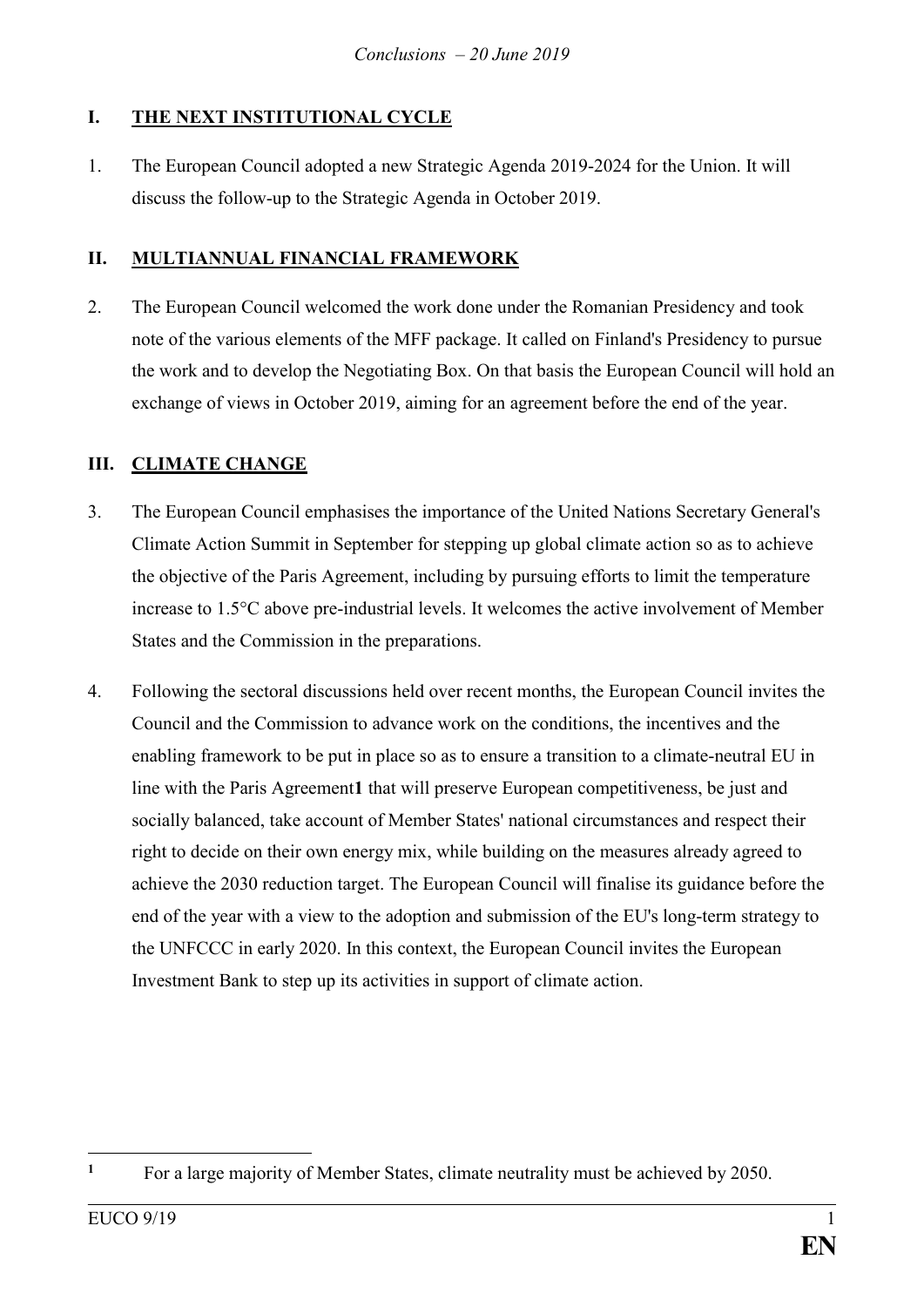5. The EU and its Member States remain committed to scaling up the mobilisation of international climate finance from a wide variety of private and public sources and to working towards a timely, well-managed and successful replenishment process for the Green Climate Fund.

### **IV. DISINFORMATION AND HYBRID THREATS**

- 6. Further to the Presidency report and the contributions from the Commission and the High Representative on lessons learnt with regard to disinformation and securing free and fair elections, the European Council calls for sustained efforts to raise awareness, increase preparedness and strengthen the resilience of our democracies to disinformation. It welcomes the Commission's intention to conduct an in-depth evaluation of the implementation of commitments undertaken by online platforms and other signatories under the Code of Practice. The evolving nature of the threats and the growing risk of malicious interference and online manipulation associated with the development of Artificial Intelligence and datagathering techniques require continuous assessment and an appropriate response.
- 7. The EU must ensure a coordinated response to hybrid and cyber threats and strengthen its cooperation with relevant international actors. The European Council welcomes the adoption of a new framework for targeted restrictive measures, and the work on coordinated attribution at EU level in the context of the cyber diplomacy toolbox, to better deter and respond to cyber-attacks. It invites the EU institutions, together with the Member States, to work on measures to enhance the resilience and improve the security culture of the EU against cyber and hybrid threats from outside the EU, and to better protect the EU's information and communication networks, and its decision-making processes, from malicious activities of all kinds.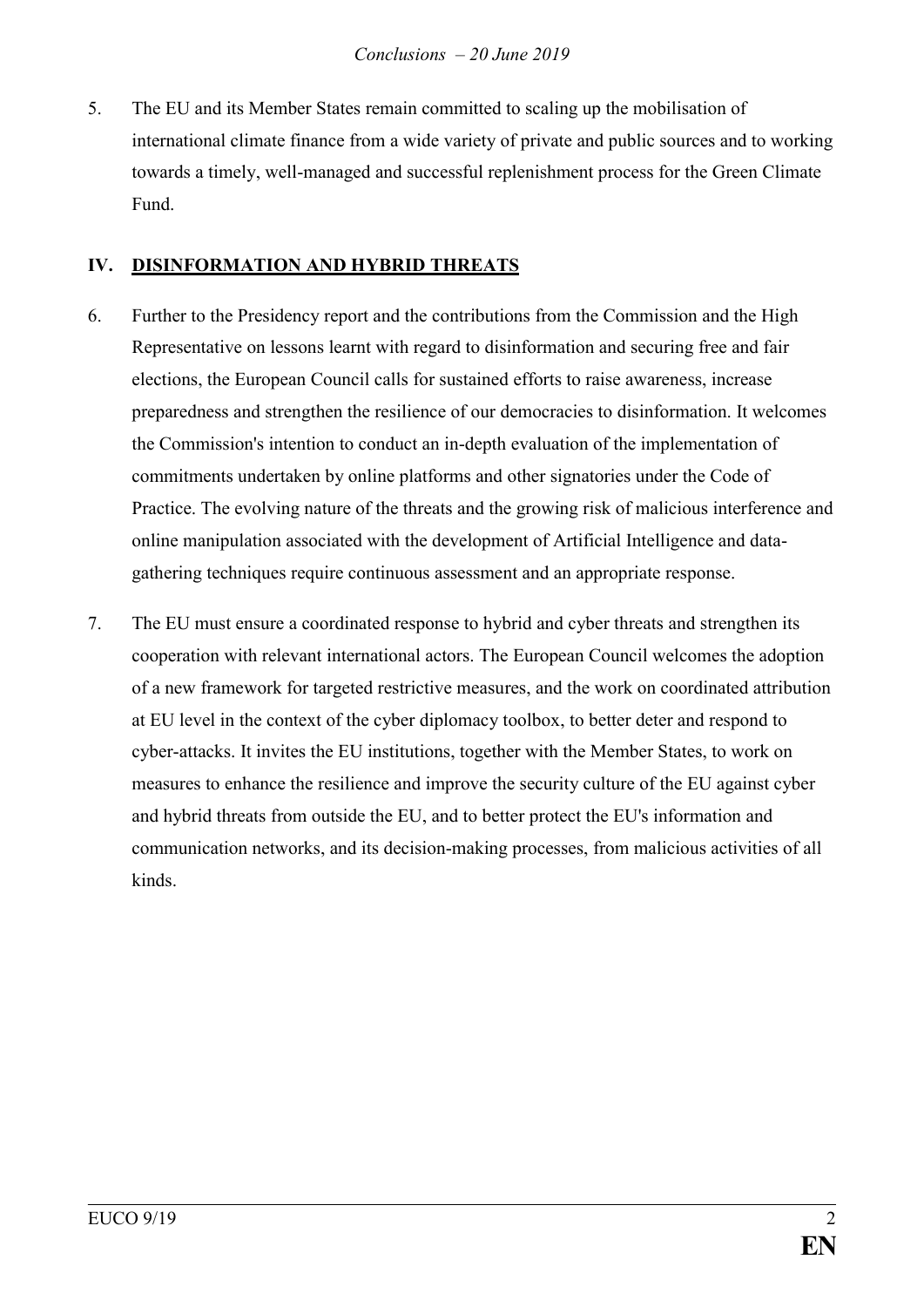# **V. EXTERNAL RELATIONS**

- 8. On the occasion of the Eastern Partnership's 10th anniversary, the European Council reaffirms the importance of this strategic partnership and invites the Commission and the High Representative to evaluate existing instruments and measures and, on the basis of appropriate consultations, to present by early 2020, with a view to the next Eastern Partnership Summit, a further set of long-term policy objectives.
- 9. The European Council welcomes the peaceful transfer of power in the Republic of Moldova and invites the European Commission and the High Representative to work on a set of concrete measures to support the Republic of Moldova, based on its sustained implementation of reforms under the Association Agreement / DCFTA.
- 10. The European Council underlines the crucial importance of the EU's strategic partnership with Africa. We are committed to developing it further with a shared ambition to face together common and global challenges.
- 11. The stability, security and prosperity of the countries on the southern shore of the Mediterranean are of crucial importance for the EU. In this context, peace and long-term stability in Libya are a common priority. The EU reiterates its support for the UN-led process for the cessation of hostilities and an inclusive political solution.
- 12. The European Council welcomes the renewed impetus in EU-Morocco relations and looks forward to the upcoming EU-Morocco Association Council*.*
- 13. The European Council reiterates its call on Russia to release the captured Ukrainian sailors unconditionally, return the seized vessels and ensure free passage of all ships through the Kerch Straits, in accordance with international law.
- 14. The European Council expresses its utmost concern about the Russian presidential decree of 24 April, enabling the simplified issuing of passports in certain areas of Ukraine's Donetsk and Luhansk regions, which runs counter to the spirit and the objectives of the Minsk agreements.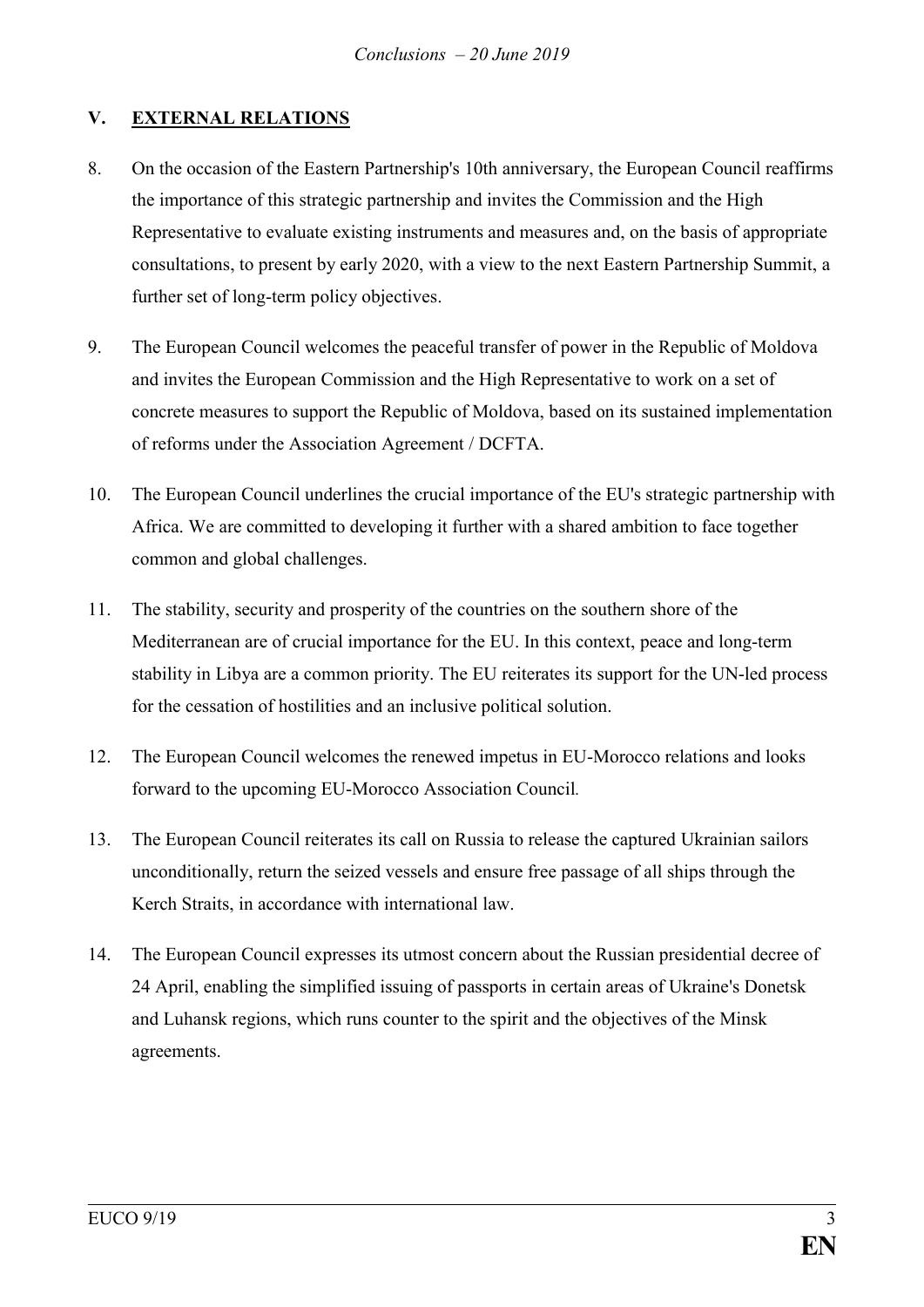- 15. The European Council will continue to monitor the situation in eastern Ukraine and stands ready to consider further options, including non-recognition of Russian passports issued in contradiction to the Minsk agreements, in close coordination with its international partners. The European Council calls for an urgent resumption of negotiating efforts with a view to the implementation of the Minsk agreements and for measures aimed at rebuilding confidence among the parties.
- 16. 17 July will mark five years since the downing of flight MH17, which claimed 298 lives. The European Council reiterates its full support for all efforts to establish truth, justice and accountability for the victims and their next of kin, in accordance with UNSC Resolution 2166. In this context, it welcomes the announcement by the Joint Investigation Team on 19 June 2019 that criminal charges will be brought in the Netherlands against four individuals, calls on Russia to cooperate fully with the ongoing investigation, and expresses its full confidence in the independence and professionalism of the legal procedures that lie ahead.
- 17. The European Council recalls and reaffirms previous Council and European Council conclusions, including the European Council conclusions of 22 March 2018 strongly condemning Turkey's continued illegal actions in the Eastern Mediterranean and the Aegean Sea. The European Council expresses serious concerns over Turkey's current illegal drilling activities in the Eastern Mediterranean and deplores that Turkey has not yet responded to the EU's repeated calls to cease such activities. The European Council underlines the serious immediate negative impact that such illegal actions have across the range of EU-Turkey relations. The European Council calls on Turkey to show restraint, respect the sovereign rights of Cyprus and refrain from any such actions. The European Council endorses the invitation to the Commission and the EEAS to submit options for appropriate measures without delay, including targeted measures. The EU will continue to closely monitor developments and stands ready to respond appropriately and in full solidarity with Cyprus. The European Council will remain seized of the matter and will revert accordingly.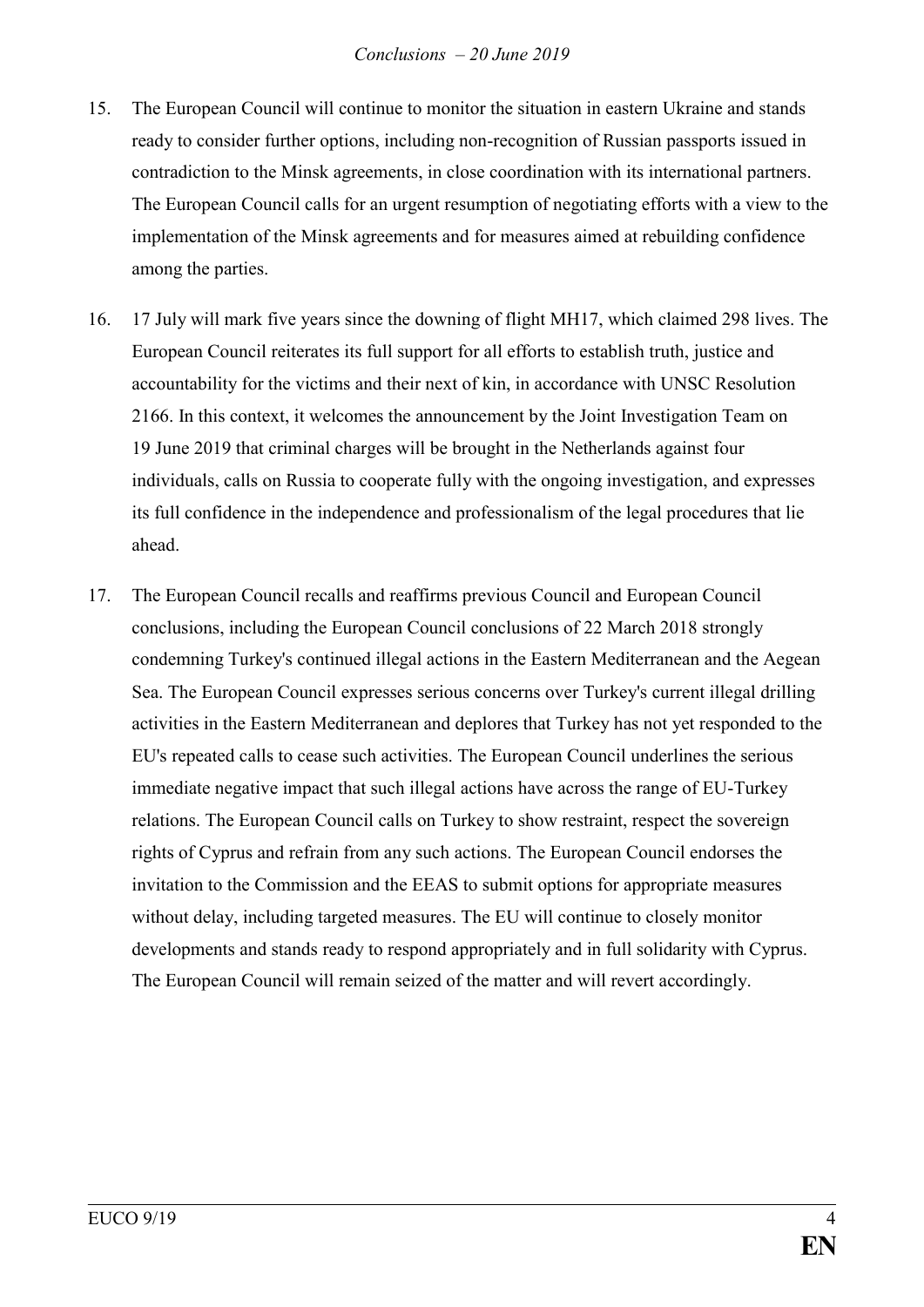# **VI. OTHER ITEMS**

- 18. The European Council endorses the conclusions on enlargement and stabilisation and association process adopted by the Council on 18 June 2019.
- 19. In the context of the European Semester, the European Council held a discussion on the basis of a horizontal report on Country-Specific Recommendations.

EUCO  $9/19$  5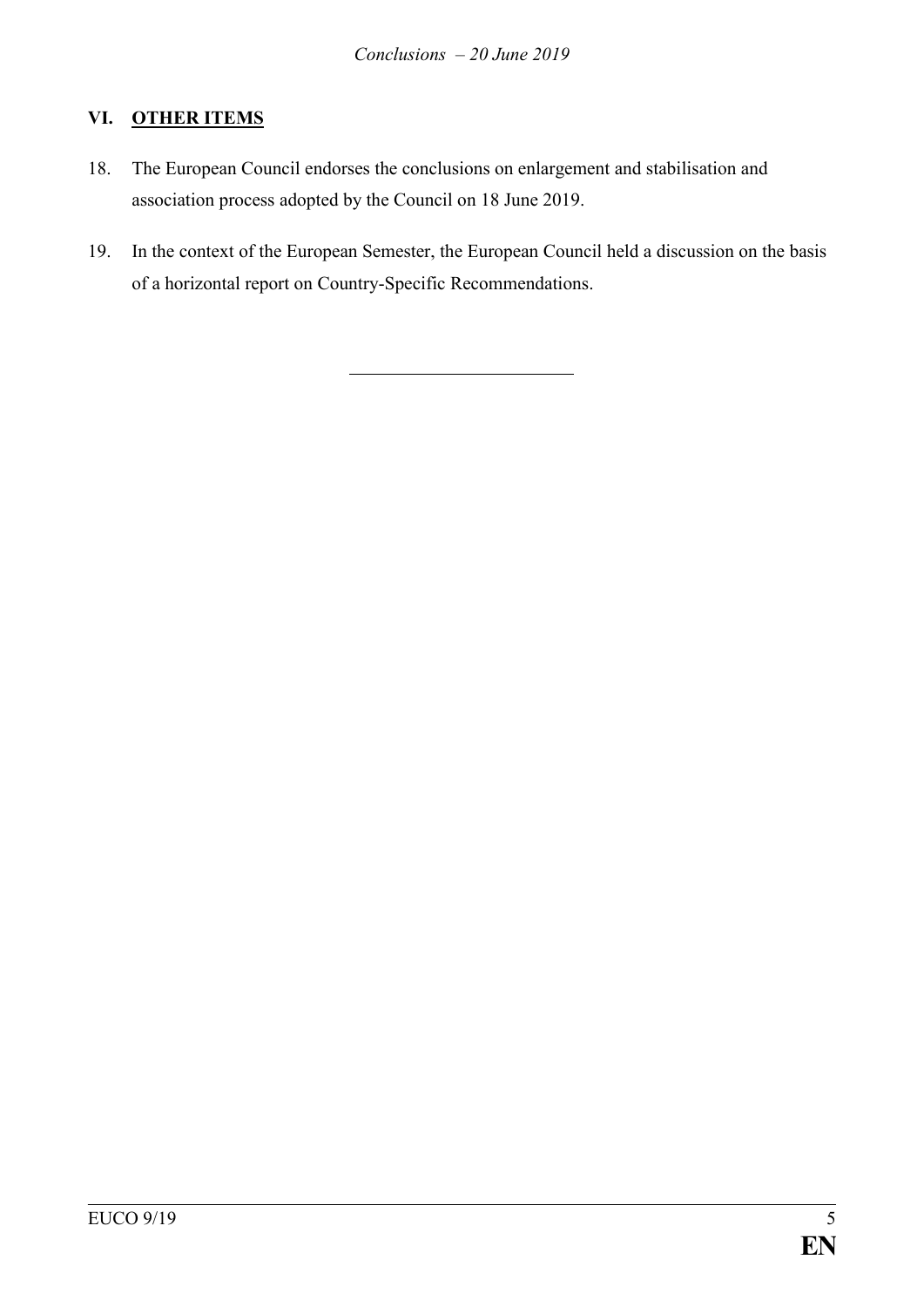# **ANNEX**

### **A NEW STRATEGIC AGENDA 2019 - 2024**

In recent years, the world has become increasingly unsettled, complex and subject to rapid change. That creates both opportunities and challenges. Over the next five years, the EU can and will strengthen its role in this changing environment. Together, we will be determined and focused, building on our values and the strengths of our model. This is the only effective way to shape the future world, promote the interests of our citizens, businesses and societies, and safeguard our way of life.

This Strategic Agenda provides an overall framework and direction for that response. It is intended to guide the work of the Institutions in the next five years. It focuses on four main priorities:

- protecting citizens and freedoms
- developing a strong and vibrant economic base
- building a climate-neutral, green, fair and social Europe
- promoting European interests and values on the global stage.

Lastly, it sets out how to deliver on those priorities.

**\*\*\*\*\***

#### **Protecting citizens and freedoms**

Europe must be a place where people feel free and safe. The EU shall defend the fundamental rights and freedoms of its citizens, as recognised in the Treaties, and protect them against existing and emerging threats.

The common values underpinning our democratic and societal models are the foundation of European freedom, security and prosperity. The rule of law, with its crucial role in all our democracies, is a key guarantor that these values are well protected; it must be fully respected by all Member States and the EU.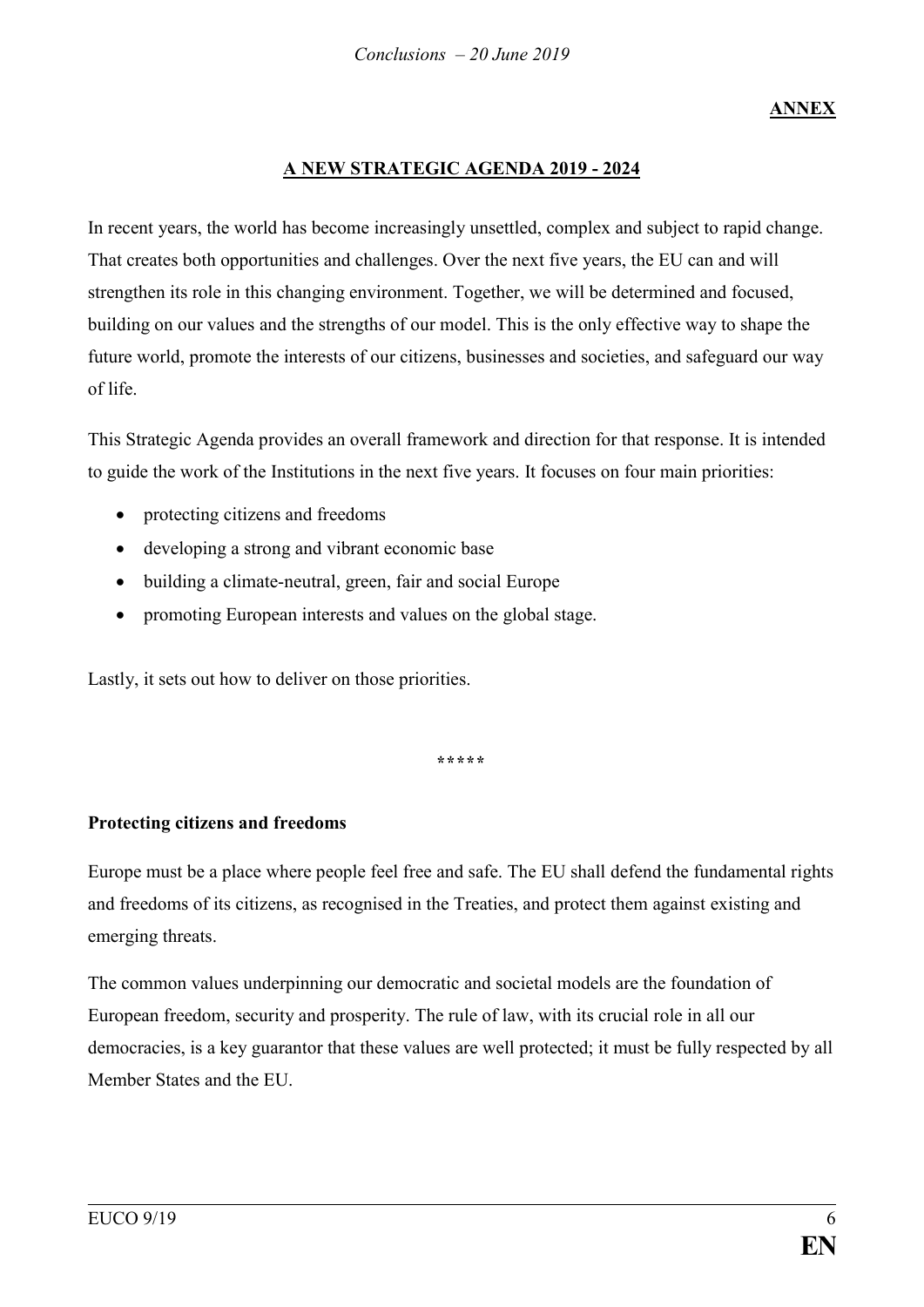We must ensure the integrity of our territory. We need to know and be the ones to decide who enters the EU. Effective control of the external borders is an absolute prerequisite for guaranteeing security, upholding law and order, and ensuring properly functioning EU policies, in line with our principles and values.

We are determined to further develop a fully functioning comprehensive migration policy. We will continue and deepen our cooperation with countries of origin and transit to fight illegal migration and human trafficking and to ensure effective returns. Concerning the internal dimension, we need agreement on an effective migration and asylum policy. A consensus needs to be found on the Dublin Regulation to reform it based on a balance of responsibility and solidarity, taking into account the persons disembarked following Search and Rescue operations.

We will take the necessary steps to ensure proper functioning of Schengen.

We will build on and strengthen our fight against terrorism and cross-border crime, improving cooperation and information-sharing, and further developing our common instruments.

We will increase the EU's resilience against both natural and man-made disasters. Active solidarity and the pooling of resources are key in this respect.

We must protect our societies from malicious cyber activities, hybrid threats and disinformation originating from hostile State and non-State actors. Addressing such threats requires a comprehensive approach with more cooperation, more coordination, more resources and more technological capacities.

## **Developing our economic base: the European model for the future**

A strong economic base is of key importance for Europe's competitiveness, prosperity and role on the global stage and for the creation of jobs. As technological, security and sustainability challenges reshape the global landscape, we need to renew the basis for long-term sustainable and inclusive growth and strengthen cohesion in the EU. This requires achieving the upward convergence of our economies and addressing the demographic challenges.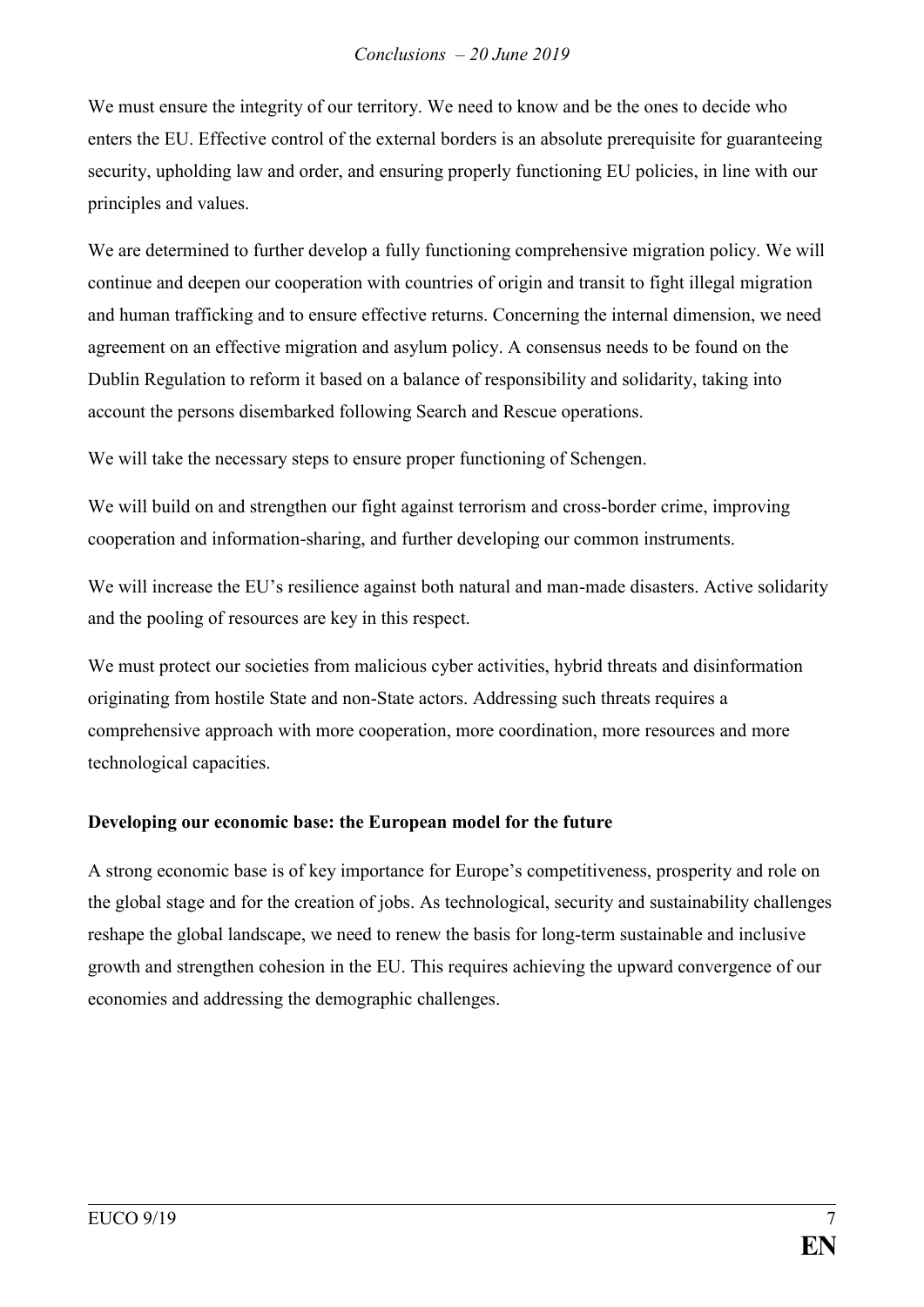We must ensure that the euro works for our citizens and remains resilient, deepening the Economic and Monetary Union in all its dimensions, completing the Banking and Capital Markets Union and strengthening the international role of the euro.

To maximise our impact, we need a more integrated approach connecting all relevant policies and dimensions: deepening and strengthening the Single Market and its four freedoms, designing an industrial policy fit for the future, addressing the digital revolution and ensuring fair and effective taxation.

The Single Market in all its dimensions is a key asset in that regard. The EU cannot afford to underutilise the potential of a market of half a billion people, particularly in the area of services. Shortterm difficulties cannot be invoked as an argument against a long-term strategy that is bold, allencompassing, and forward-looking. This must go hand in hand with a more assertive, comprehensive and coordinated industrial policy. The EU needs both, and needs them urgently.

Over the next few years, the digital transformation will further accelerate and have far-reaching effects. We need to ensure that Europe is digitally sovereign and obtains its fair share of the benefits of this development. Our policy must be shaped in a way that embodies our societal values, promotes inclusiveness, and remains compatible with our way of life. To this end, the EU must work on all aspects of the digital revolution and artificial intelligence: infrastructure, connectivity, services, data, regulation and investment. This has to be accompanied by the development of the service economy and the mainstreaming of digital services.

At the same time, we must step up investment in people's skills and education, do more to foster entrepreneurship and innovation and increase research efforts, in particular by addressing the fragmentation of European research, development and innovation. Investing in our future also means encouraging and supporting public and private investment, including in infrastructure, to finance the growth of our economy and our businesses, including SMEs.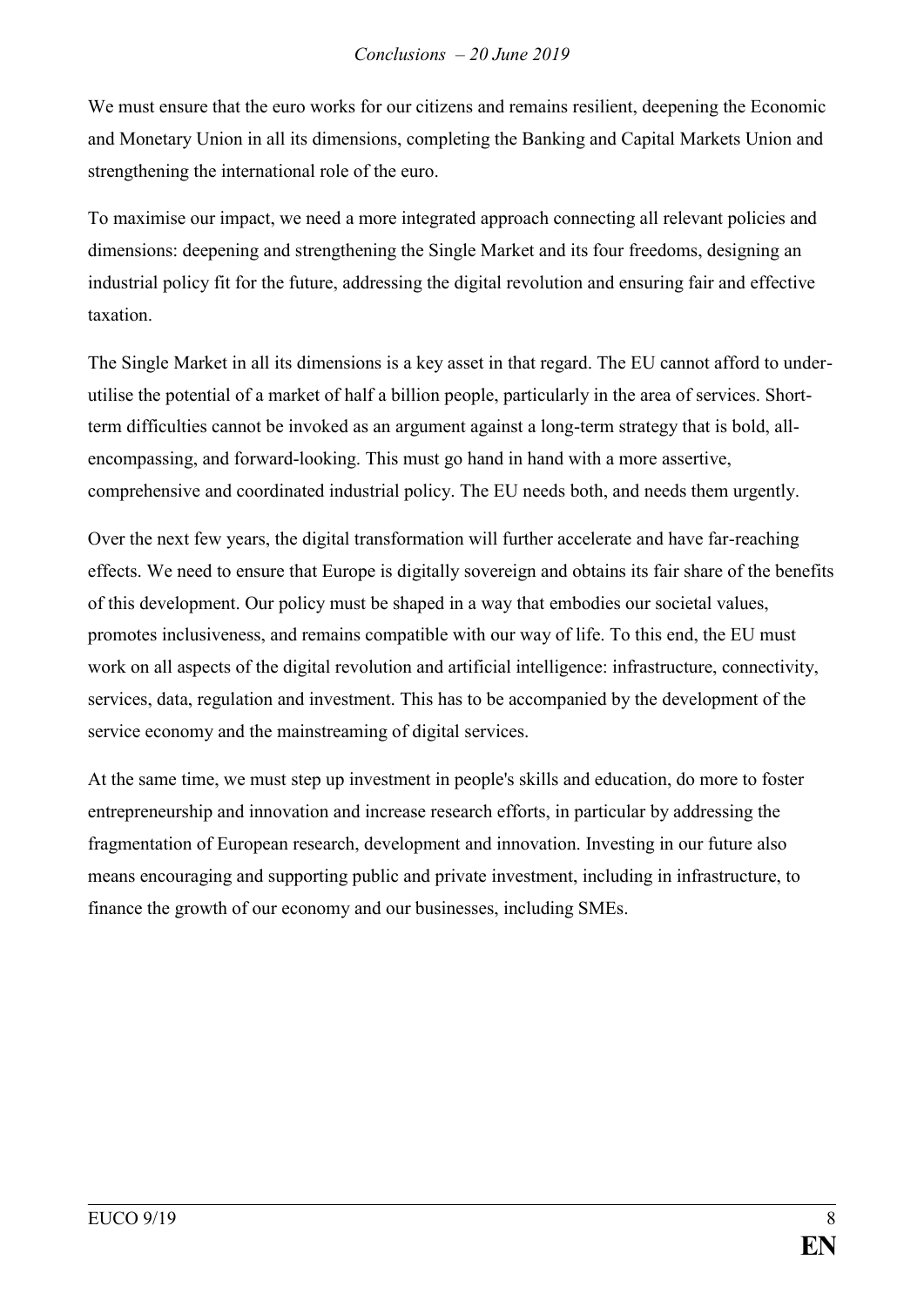In a world where common rules and standards are increasingly questioned, it will be vital to promote a level playing field, including in the area of trade. This means ensuring fair competition within the EU and on the global stage, promoting market access, fighting unfair practices, extraterritorial measures and security risks from third countries, and securing our strategic supply chains. We will continue to update our European competition framework to new technological and global market developments.

### **Building a climate-neutral, green, fair and social Europe**

Europe needs inclusiveness and sustainability, embracing the changes brought about by the green transition, technological evolution and globalisation while making sure no-one is left behind.

As the effects of climate change become more visible and pervasive, we urgently need to step up our action to manage this existential threat. The EU can and must lead the way, by engaging in an in-depth transformation of its own economy and society to achieve climate neutrality. This will have to be conducted in a way that takes account of national circumstances and is socially just.

The climate transition will afford us a real opportunity to modernise and at the same time to become a global leader in a green economy. Our policies should be consistent with the Paris Agreement. The EU cannot be the only one to act: all countries should move forward and step up their climate action.

The success of the green transition will depend on significant mobilisation of private and public investments, on having an effective circular economy, and an integrated, interconnected and properly functioning European energy market that provides sustainable, secure and affordable energy, in full respect of the Member States' right to decide on their energy mix. The EU will accelerate the transition to renewables, increase energy efficiency, reduce dependence on outside sources, diversify its supplies, and invest in solutions for the mobility of the future.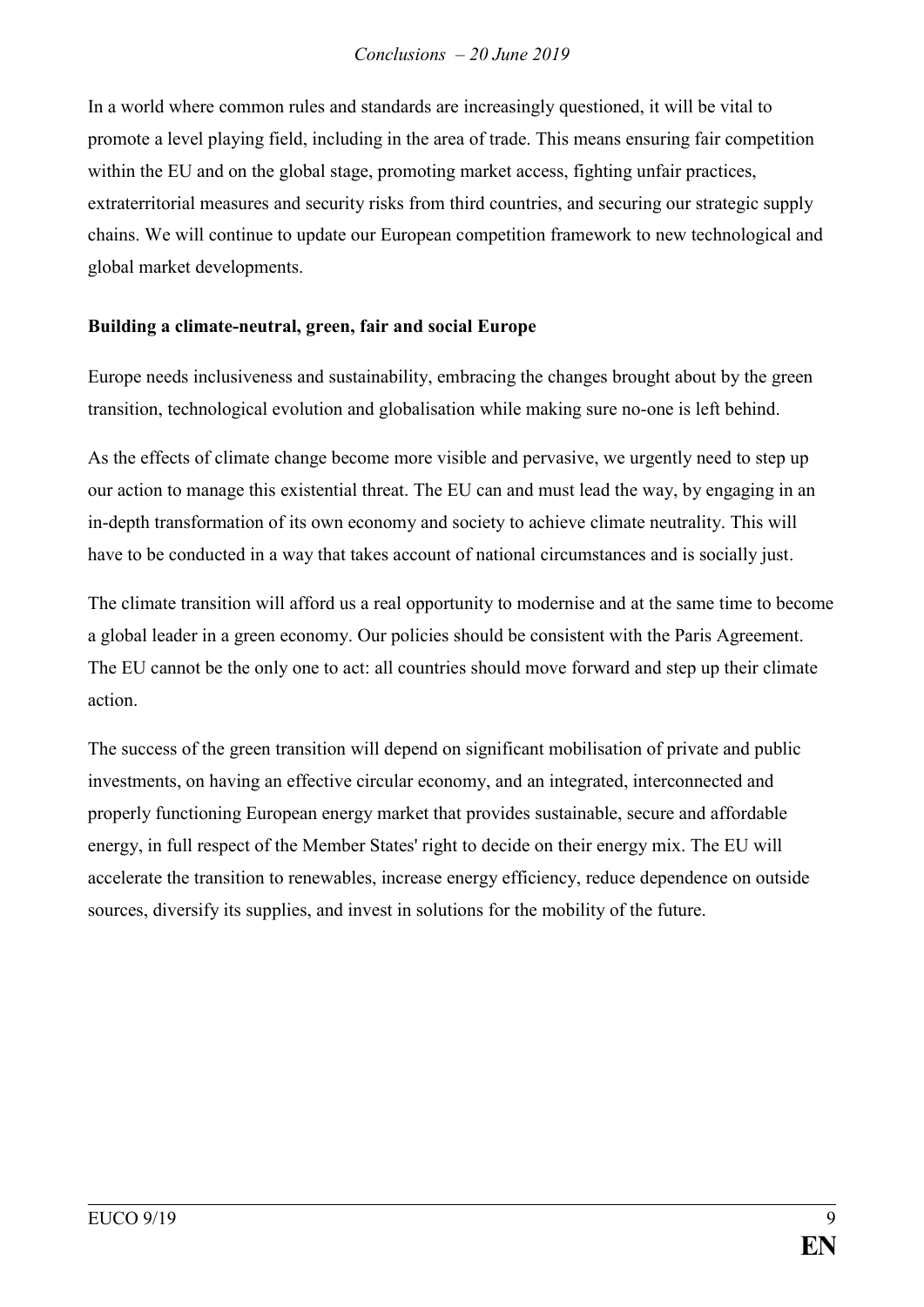In parallel, we must continue to improve the environment in our cities and our countryside, enhance the quality of our air and waters, and promote sustainable agriculture, which is vital to guaranteeing food safety and fostering quality production. We will lead efforts to fight the loss of biodiversity and preserve environmental systems, including oceans.

Change towards a greener, fairer and more inclusive future will entail short-term costs and challenges. That is why it is so important to accompany the change and to help communities and individuals adjust to the new world.

This requires keen attention to social issues. The European Pillar of Social Rights should be implemented at EU and Member State level, with due regard for respective competences. Inequalities, which affect young people in particular, pose a major political, social and economic risk; generational, territorial and educational divides are developing and new forms of exclusion emerging. It is our duty to provide opportunities for all. We need to do more to ensure equality between women and men, as well as rights and equal opportunities for all. This is both a societal imperative and an economic asset.

Adequate social protection, inclusive labour markets and the promotion of cohesion will help Europe preserve its way of life, as will a high level of consumer protection and food standards, and good access to healthcare.

We will invest in culture and our cultural heritage, which are at the heart of our European identity.

## **Promoting Europe's interests and values in the world**

In a world of increasing uncertainty, complexity and change, the EU needs to pursue a strategic course of action and increase its capacity to act autonomously to safeguard its interests, uphold its values and way of life, and help shape the global future.

The EU will remain a driving force behind multilateralism and the global rules-based international order, ensuring openness and fairness and the necessary reforms. It will support the UN and key multilateral organisations.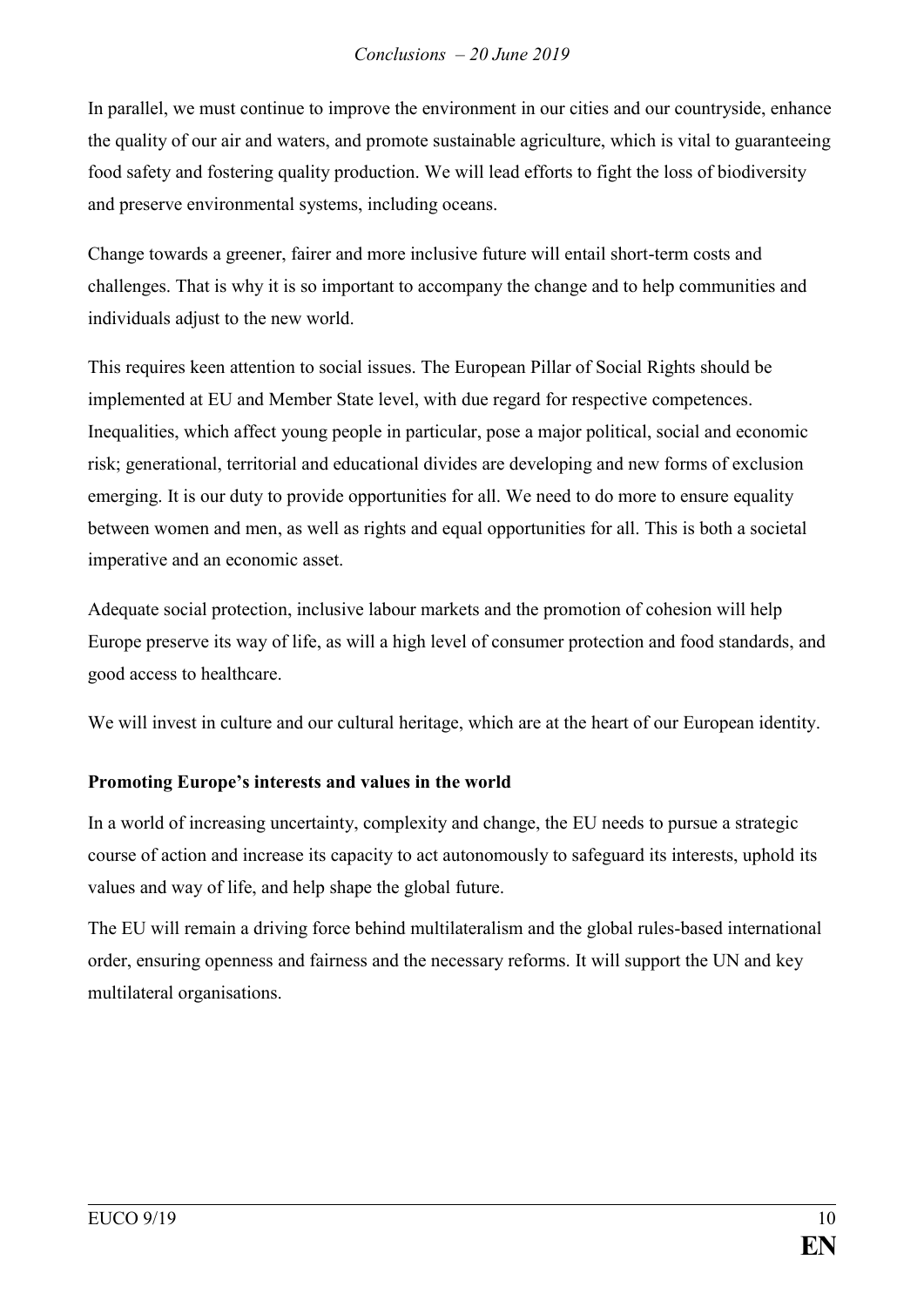The EU will use its influence to lead the response to global challenges, by showing the way forward in the fight against climate change, promoting sustainable development and implementing the 2030 Agenda, and cooperating with partner countries on migration.

The EU will promote its own unique model of cooperation as inspiration for others. It will uphold the European perspective for European States able and willing to join. It will pursue an ambitious neighbourhood policy. It will develop a comprehensive partnership with Africa. Together with global partners sharing our values, the EU will continue to work towards global peace and stability, and to promote democracy and human rights.

But to better defend its interests and values and help shape the new global environment, the EU needs to be more assertive and effective. This requires us to be more united in the stances we take, and more determined and effective in exerting our influence. It also means making more resources available and better using those we already have at our disposal. And it means giving a clearer priority to European economic, political and security interests, leveraging all policies to that end.

An ambitious and robust trade policy ensuring fair competition, reciprocity and mutual benefits is a central element in that respect, both at the multilateral level in a reformed WTO and in bilateral relations between the EU and its partners.

The EU's CFSP and CSDP must become more responsive and active and be better linked to the other strands of external relations. The EU also needs to take greater responsibility for its own security and defence, in particular by enhancing defence investment, capability development and operational readiness; it will cooperate closely with NATO, in full respect of the principles set out in the Treaties and by the European Council, including the principles of inclusiveness, reciprocity and decision-making autonomy of the EU.

Relations with strategic partners, including our transatlantic partners, and emerging powers have to be a key component of a robust foreign policy. To that end, there need to be far more synergies between the EU and the bilateral levels. The EU can only engage with other global powers on an equal footing if it avoids a piecemeal approach and presents a united front, backed up by EU and Member State resources.